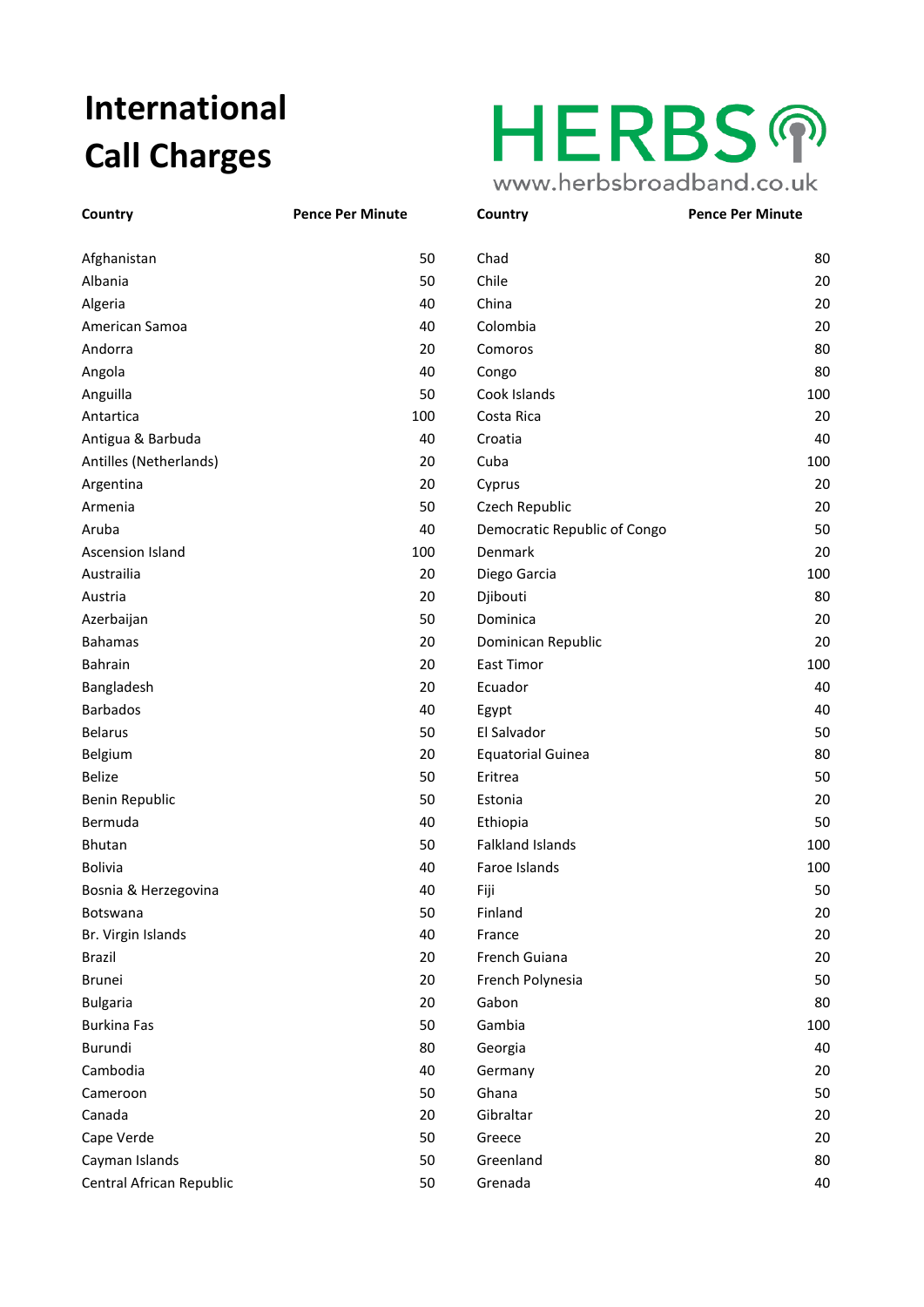| Country                  | <b>Pence Per Minute</b> | Country                          | <b>Pence Per Minute</b> |
|--------------------------|-------------------------|----------------------------------|-------------------------|
|                          |                         |                                  |                         |
| Guadeloupe               | 20                      | Mauritius                        | 40                      |
| Guam                     | 20                      | Mexico                           | 20                      |
| Guantanamo Bay-Cuba      | 100                     | Micronesia                       | 50                      |
| Guatemala                | 50                      | Moldova                          | 50                      |
| Guinea Republic          | 80                      | Monaco                           | 40                      |
| Guyana                   | 50                      | Mongolia                         | 20                      |
| Haiti                    | 50                      | Montenegro                       | 40                      |
| Honduras                 | 40                      | Montserrat                       | 50                      |
| Hong Kong                | 20                      | Morocco                          | 20                      |
| Hungary                  | 20                      | Mozambique                       | 40                      |
| Iceland                  | 20                      | Myanmar                          | 50                      |
| India                    | 20                      | Namibia                          | 40                      |
| Indonesia                | 20                      | Nauru                            | 100                     |
| Iran                     | 20                      | Nepal                            | 40                      |
| Iraq                     | 40                      | <b>Netherlands</b>               | 20                      |
| Ireland (Republic of)    | 20                      | New Caledonia                    | 50                      |
| Israel                   | 20                      | New Zealand                      | 20                      |
| Italy (inc Vatican City) | 20                      | Nicaragua                        | 40                      |
| <b>Ivory Coast</b>       | 50                      | Niger                            | 50                      |
| Jamaica                  | 40                      | Nigeria                          | 40                      |
| Japan                    | 20                      | Niue Island                      | 100                     |
| Jordan                   | 40                      | North Cyprus                     | 20                      |
| Kazakhstan               | 20                      | North Korea                      | 80                      |
| Kenya                    | 40                      | Norway                           | 20                      |
| Kiribati                 | 100                     | Oman                             | 40                      |
| Kuwait                   | 40                      | Pakistan                         | 20                      |
| Kyrgyz Republic          | 40                      | Palau                            | 80                      |
| Laos                     | 40                      | Palestinian National Authority   | 20                      |
| Latvia                   | 20                      | Panama Republic                  | 20                      |
| Lebanon                  | 20                      | Papua New Guinea                 | 80                      |
| Lesotho                  | 80                      | Paraguay                         | 20                      |
| Liberia                  | 80                      | Peru                             | 20                      |
| Libya                    | 40                      | Philippines                      | 20                      |
| Liechtenstein            | 40                      | Poland                           | 20                      |
| Lithuania                | 20                      | Portugal (inc Azores and Madeira | 20                      |
| Luxembourg               | 20                      | Puerto Rico                      | 20                      |
| Macao                    | 40                      | Qatar                            | 40                      |
| Macedonia                | 40                      | Reunion                          | 50                      |
| Madagascar               | 80                      | Romania                          | 20                      |
| Malawi                   | 80                      | Russia                           | 20                      |
| Malaysia                 | 20                      | Rwanda                           | 50                      |
| Maldives Islands         | 100                     | San Marino                       | 50                      |
| Mali                     | 50                      | Sao Tome & Principe              | 100                     |
| Malta                    | 20                      | Saudi Arabia                     | 20                      |
| Marshall Islands         | 50                      | Senegal                          | 50                      |
| Martinique               | 20                      | Serbia                           | 40                      |
| Mauritania               | 80                      | Seychelles                       | 100                     |
|                          |                         |                                  |                         |